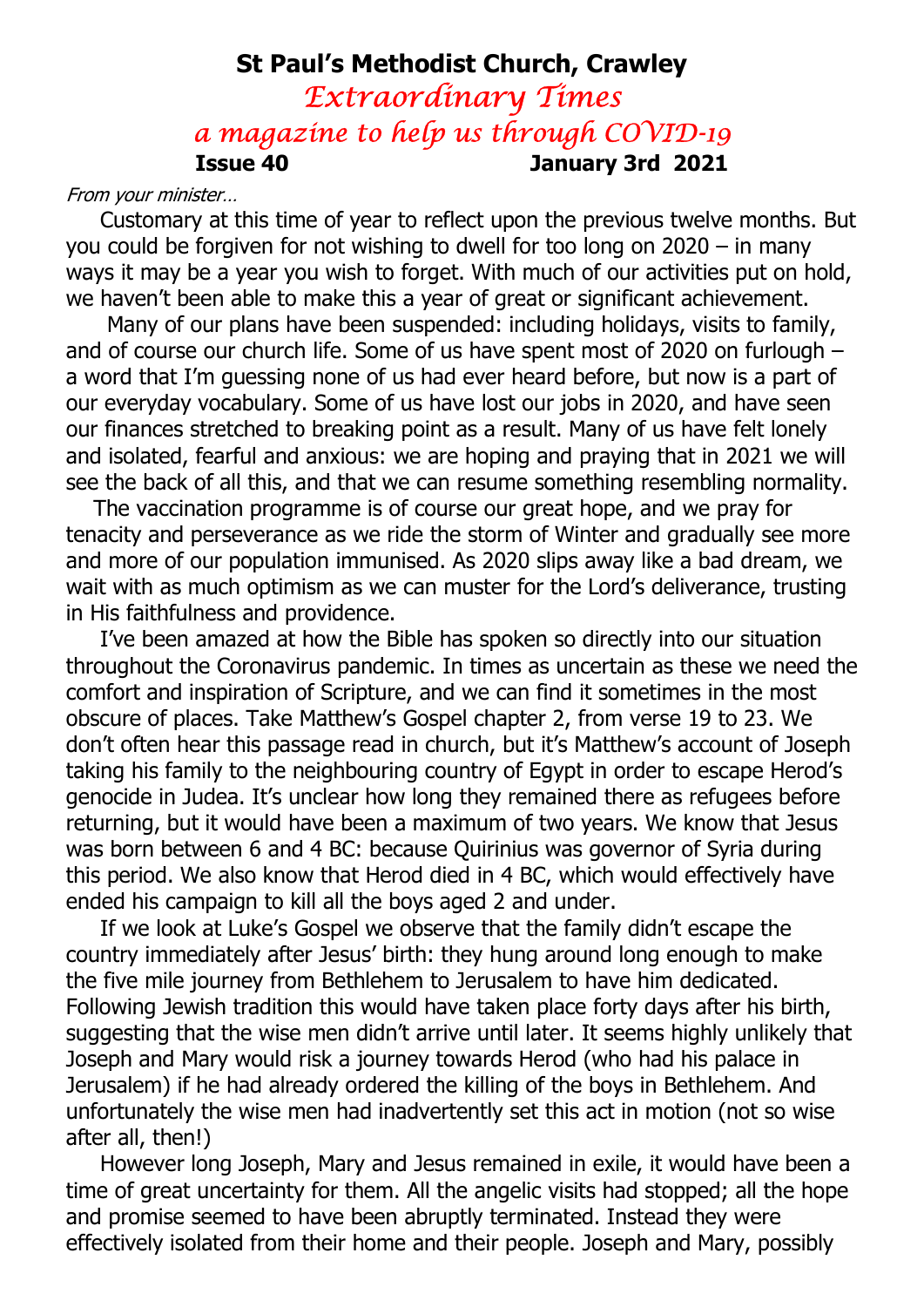like some of us, must have been wondering whether God had abandoned them.

 Deprived of his living as a carpenter, Joseph must have found it hard to provide for his family, particularly as a foreigner in a strange land. It may have lasted only a few weeks, but it could have dragged on for two years. It's easy for us to read the narrative now, knowing that eventually they could return home and resume a normal life – but at the time their future would have seemed as unclear and worrying as our lives during lockdown.

 Eventually, at the point of Herod's death in 4BC, an angel appears again to Joseph to give him instructions for a safe return. That angelic visitation must have been the sweetest of all! But even then, Joseph learns that Archelaus, Herod's successor, is every bit as cruel as his father. So he makes the decision not to return to Bethlehem, where the family had originally settled after Jesus' birth, but to return to Nazareth in the north of the country where Joseph and Mary had originally met. And so their life could begin again.

 Like Joseph and Mary, we must enter a new year facing a continuing challenge to our wellbeing and safety. If God seems quiet be assured that like Joseph and Mary, He has not forgotten you. His deliverance is sure, "his love reaches to the heavens, his faithfulness to the skies" (Psalm 36:5). Though you have had to spend an extended period in isolation and uncertainty, the Lord is still with us. His name is Immanuel – He lives amongst us.

 Please note that under new tier four regulations our churches are closed for public worship. we would also like to dissuade you from entering the premises, apart from essential reasons such as cleaning or maintenance, in order to play our part in the fight against Covid and its new variant. For the time being you can join us for worship on the Trinity Facebook page live every Sunday at 10.45am, or by watching the recording afterwards. We will be sharing in an online Covenant service on Sunday January 10th. More about our annual Covenant in next week's newsletter. Look out too for my weekly live streamed messages and Bible studies on Facebook, which will resume on Wednesday January 6th at 2pm. These will be live on the Trinity page, but the recording will also appear on the St Pauls page.

May God bless you all and bring blessing for the New Year.  $R \alpha l b h$ 

#### What's On

Every Sunday 10:45am worship with Rev Ralph Ward Every Wednesday 2pm Bible study with Rev Ralph Ward **Find these live** on Trinity's Facebook page and St Paul's Facebook page with videos available afterwards  $\ddot{\phantom{a}}$ 

#### In your prayers

Give thanks to God that there are now vaccines to combat Covid-19 and give thanks for the scientists who worked so hard to develop them in record time. **Continue praying** for members of our own church community who have contracted the Covid virus and for all who need our prayers at this time.

**Send** your prayer requests to ask.stpauls@gmail.com Permission must be received from a person before their name is put on the Church prayer list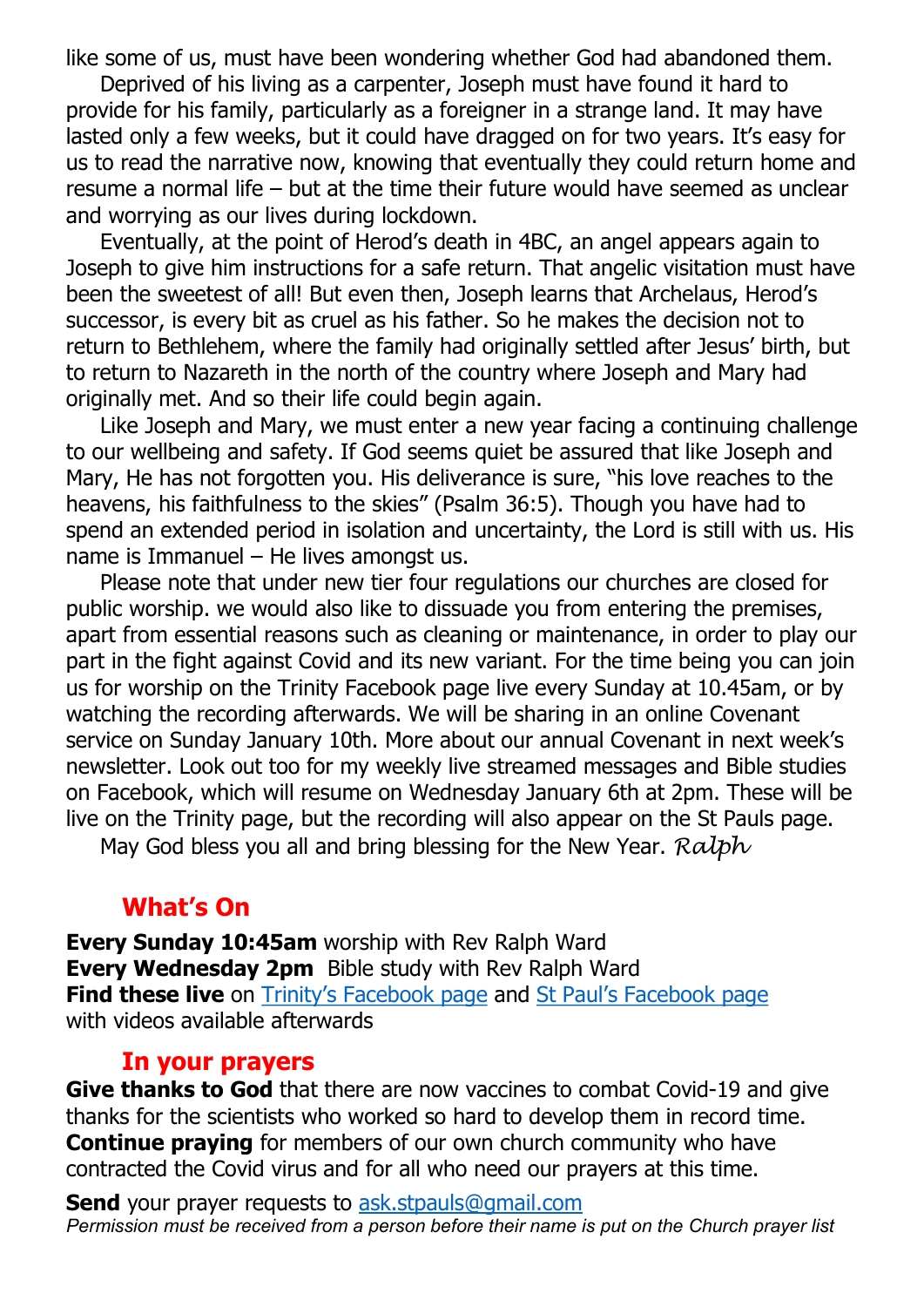#### A prayer for 2021 by Rev Richard Teal, President of Conference

Lord of the Year, as we stand at the gate of a New Year we approach it with anxiety. The vulnerability, exhaustion, fear and loss we have experienced in so many ways since March is still with us, but we also approach the new year with hope born in the fragility of the Christ-like God.

 So in this hope lead us to live in trust, to love well, to care for your creation With gentleness and justice and to know that you hold us and the whole world in The palm of your hand to love and to cherish. In the name of Jesus Christ. Amen

> God Knows by Minnie Louise Haskins (1875-1957) And I said to the man who stood at the gate of the year: "Give me a light that I may tread safely into the unknown." And he replied: "Go out into the darkness and put your hand into the Hand of God. That shall be to you better than light and safer than a known way." So I went forth, and finding the Hand of God, trod gladly into the night. And He led me towards the hills and the breaking of day in the lone East. This familiar poem was quoted by King George VI in his Christmas Day Broadcast in 1939 when the world was fearful because of war.

### From John Wesley's diary of 1784



#### Stamps for the Hospice

Bobbie Gillett is still collecting used stamps for St Catherine's Hospice. We can't take them into St Paul's at present, so please collect them up at home until church is open again, when Bobbie will be able to pick them up. St Catherine's makes a significant amount of money by selling them on, so it's well worth doing.